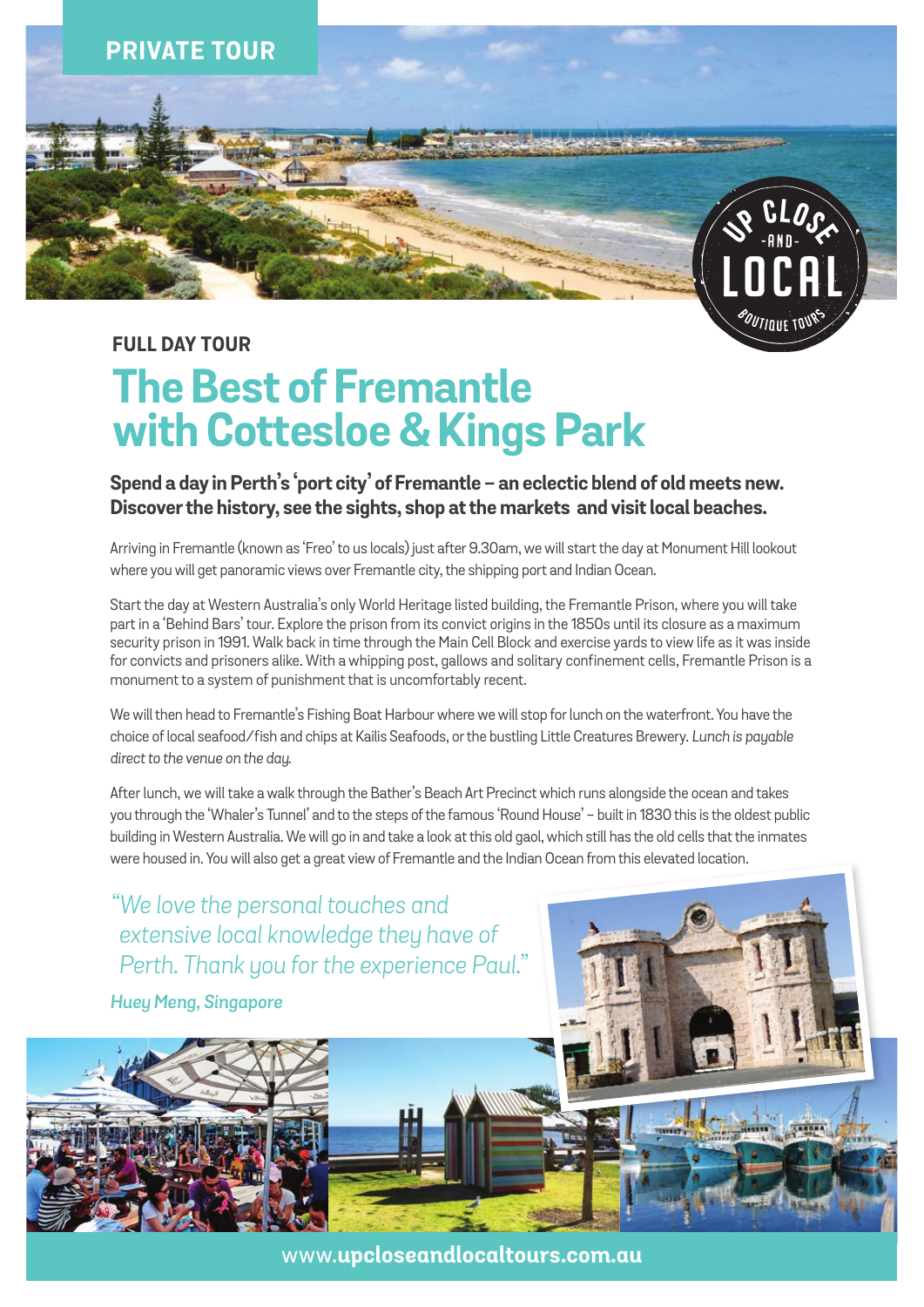### **FULL DAY TOUR The Best of Fremantle**



At the bottom of the Round House sits the historic West-End heritage precinct. Here there are many beautiful nineteenth-century Georgian and Victorian style buildings, including over 250 buildings which have been heritage listed - many of which are now fully restored and converted to bustling shops, pubs, cafés, galleries and apartments. We will take a short walk around the historic streets and 'cappuccino strip', where there are several shops to purchase some interesting souvenirs made by local artisans.

We will take a short walk around the historic streets, where there are several shops to explore where you can purchase some interesting souvenirs made by local artisans. You will then have free time to explore the famous Fremantle Markets at your leisure, where you can buy just about anything and everything! There are plenty of lot of locally made pastries and sweets, fresh fruit and vegetables, gifts, souvenirs, art, crafts and gourmet produce.

After you have had time for shopping, we will take a scenic coastal drive back to the well-known local's beach of Cottesloe, where you can stop to walk along the beach and get a photo of the iconic Indiana Tea House and the afternoon sun over the Indian Ocean.

As we come back into the City we will visit Kings Park, one of the world's largest inner city parks. Here we will stop at some lookouts where you will get sweeping views across the City and Swan River, and you can also visit the State War Memorial, floral clock, botanical gardens, a 750 year old boab tree and walk amongst the Eucalypts on the tree top walkway.

*Please note the Fremantle Markets are only open Fridays, Saturdays and Sundays.*

### **As this is a private tour for your group, it can be customised to suit your interests. If there is anything you would like to extend, remove or add please just let us know.**



www.**upcloseandlocaltours.com.au**